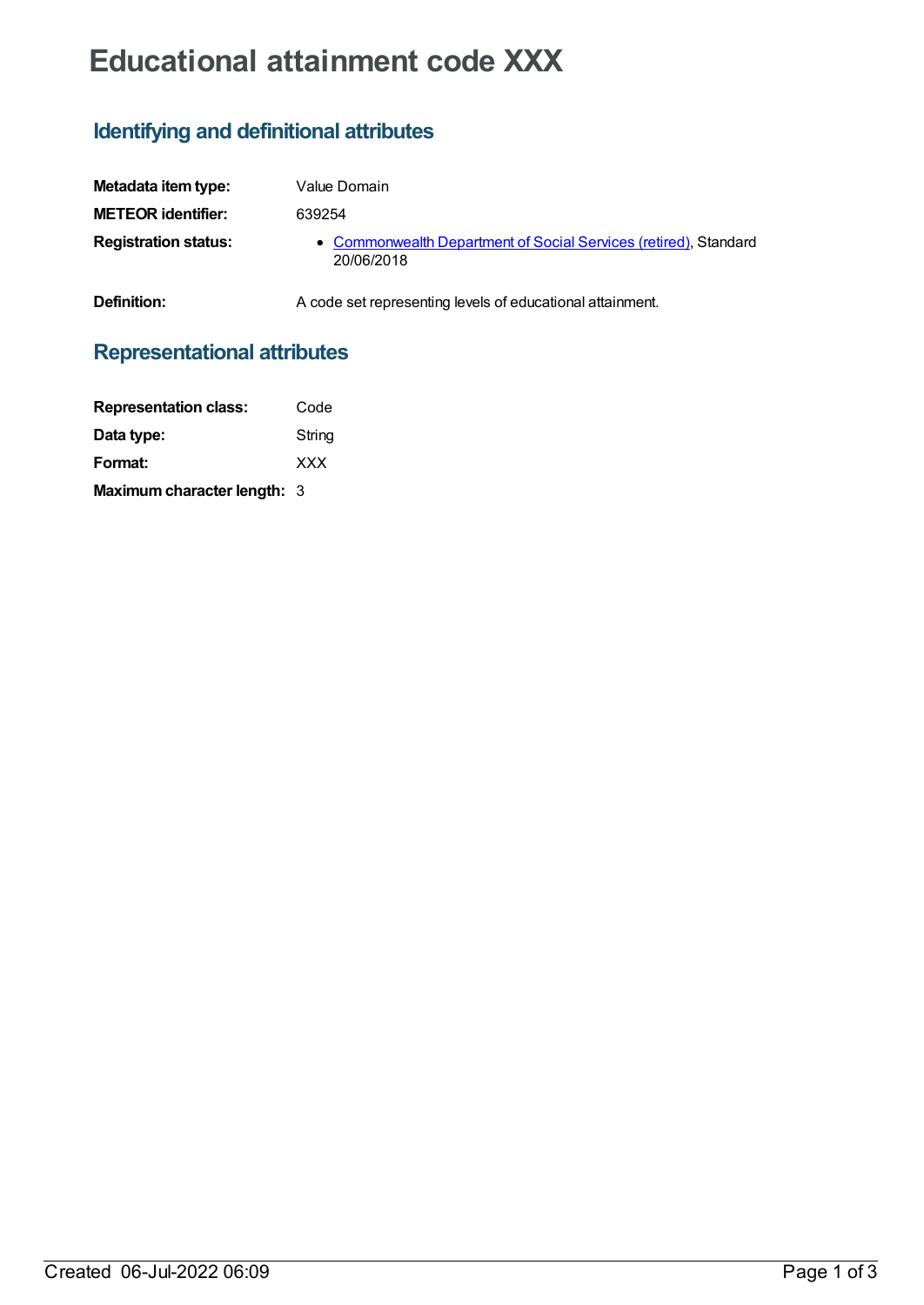#### **Value Meaning**

| ASD        | Associate Diploma |
|------------|-------------------|
| <b>BAC</b> | Bachelor's Degree |

- CER Certificate No longer valid
- C01 Certificate 1
- C02 Certificate 2
- C03 Certificate 3
- C04 Certificate 4
- DIP Diploma
- DOC Doctorate
- HEB Bridging Course
- HNR Honours/Masters Qualification
- MST Master's Degree
- PGR Post-Graduate Diploma
- TRA Trade Qualification
- U10 Less than Year 10
- UGR Undergraduate
- UNI Unknown with typographical error
- Y06 Year 6
- Y07 Year 7 No longer valid
- Y08 Year 8 No longer valid
- Y09 Year 9 No longer valid
- Y10 Year 10
- Y11 Year 11
- Y12 Year 12
- Y13 Year 13
- UNK Unknown
- Missing No value

## **Collection and usage attributes**